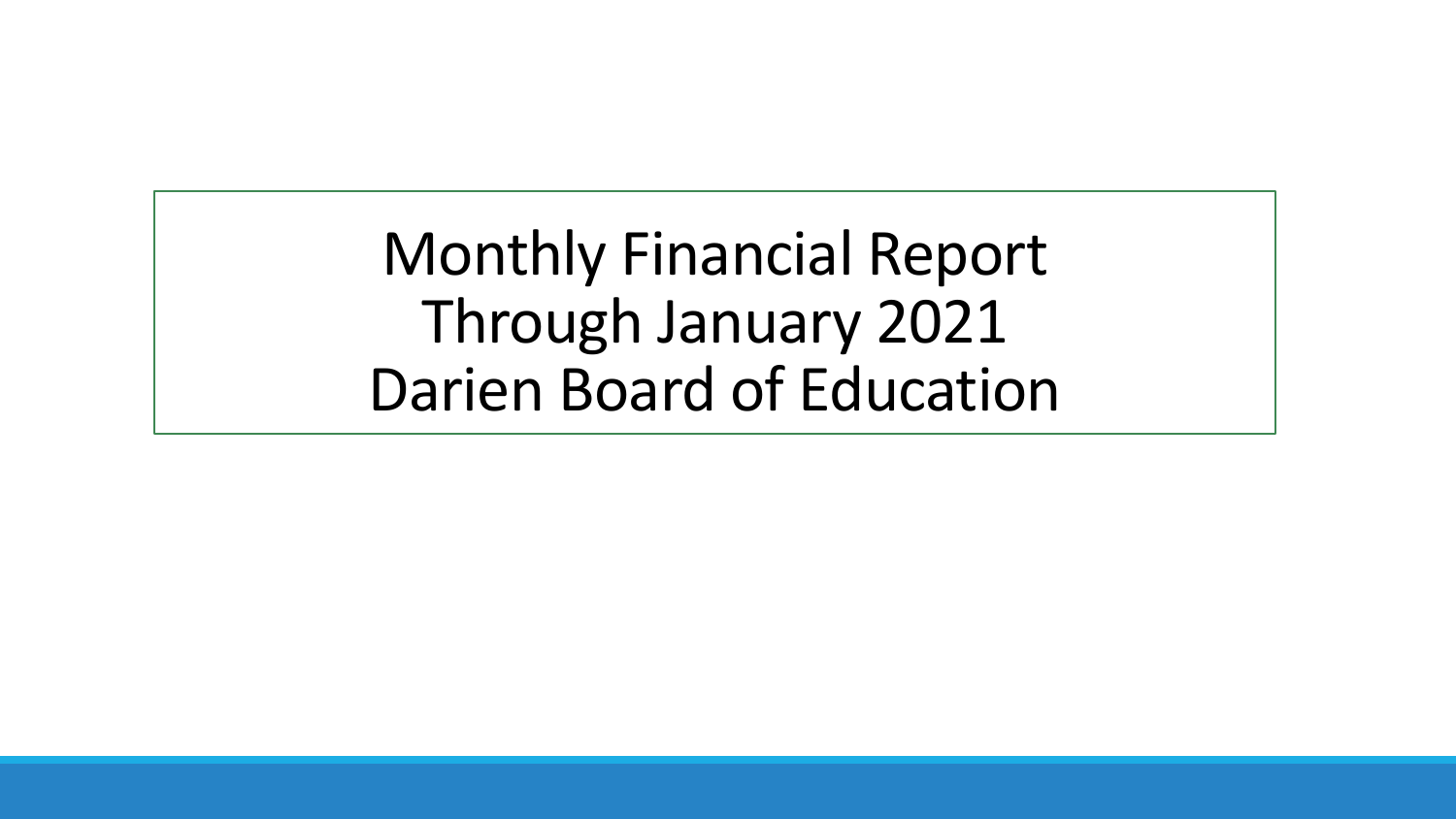## Highlights of Monthly Financial Report Through January 2021

The financial report currently shows a year-end deficit of **\$(1,020,293) or 1.00%.**

| RC's                          | <b>Forecast</b>                           |
|-------------------------------|-------------------------------------------|
| <b>General Education RC's</b> | \$152,979                                 |
| <b>Special Education RC's</b> | \$600,105                                 |
| Re-opening expenditures       | $\left  \frac{\xi(1,773,377)}{2} \right $ |
| <b>Total</b>                  | \$(1,020,293)                             |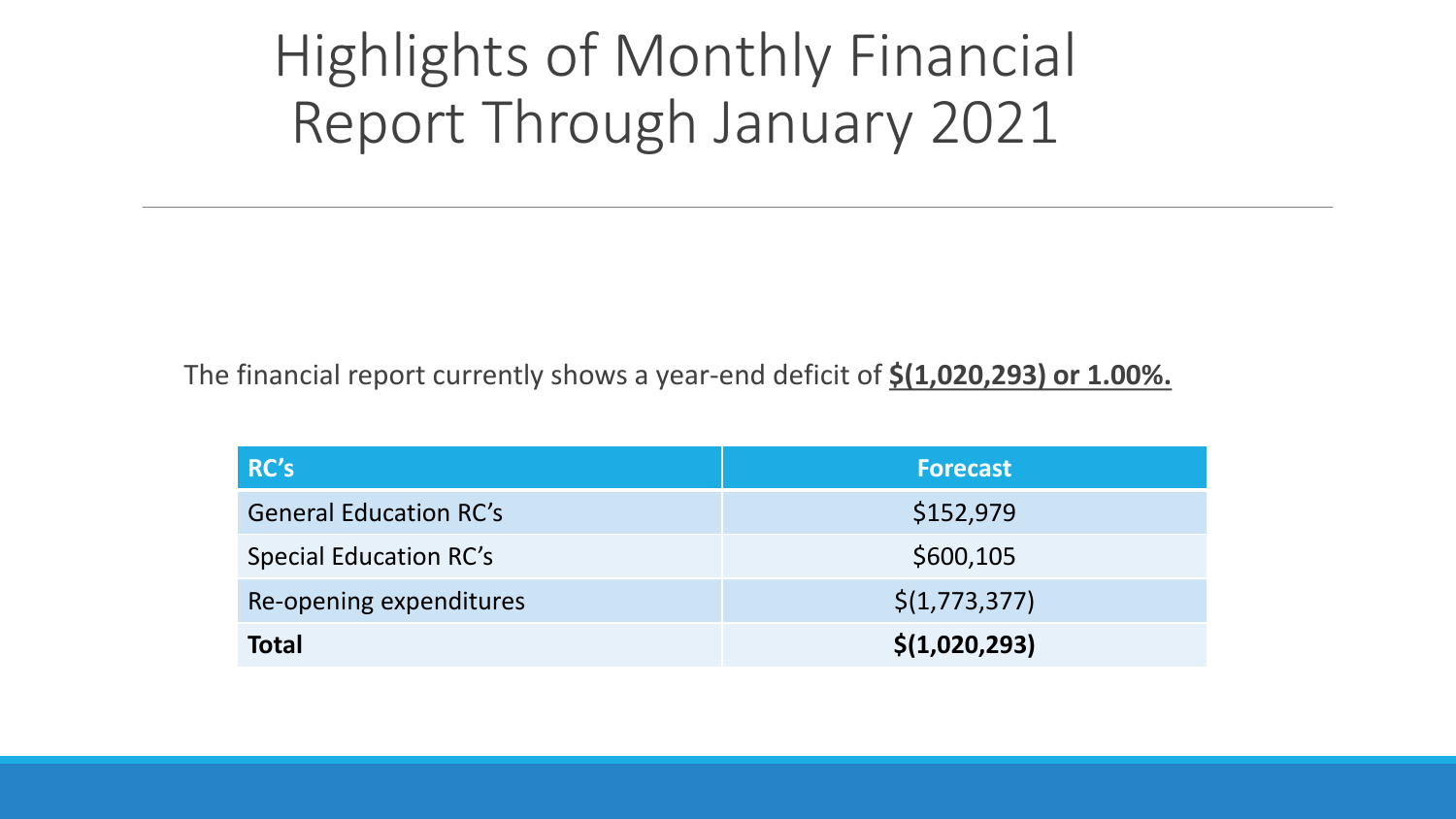# COVID 19 Re-opening Expenses

| <b>Category</b>   | <b>Operating</b><br><b>Fund</b> | <b>Grants</b> | <b>Total</b><br><b>Spending</b> | <b>Less Grants</b>       | <b>Less Transfers</b><br>& Proposed<br><b>Transfers</b> | <b>Total</b> |
|-------------------|---------------------------------|---------------|---------------------------------|--------------------------|---------------------------------------------------------|--------------|
| <b>Staffing</b>   | \$1,566,913                     | \$264,098     | \$1,831,011                     | \$(264,098)              | $$$ (382,935)                                           | \$1,183,978  |
| <b>Facilities</b> | \$637,018                       | \$553,618     | \$1,190,636                     | $$$ (553,618)            | \$(66, 047)                                             | \$570,971    |
| Technology        | \$12,962                        | \$261,197     | \$274,158                       | $\frac{\xi(261,197)}{2}$ | \$0                                                     | \$12,962     |
| <b>Athletics</b>  | \$122,620                       | \$0           | \$122,620                       | \$0                      | \$(122, 620)                                            | \$0          |
| Transportation    | \$14,306                        | \$0           | \$14,306                        | \$0                      | \$ (8, 840)                                             | \$5,466      |
| <b>Materials</b>  | \$69,551                        | \$0           | \$69,551                        | \$0                      | \$ (69, 551)                                            | \$0          |
| <b>Total</b>      | \$2,423,369                     | \$1,078,913   | \$3,502,282                     | \$(1,078,913)            | \$(649,993)                                             | \$1,773,376  |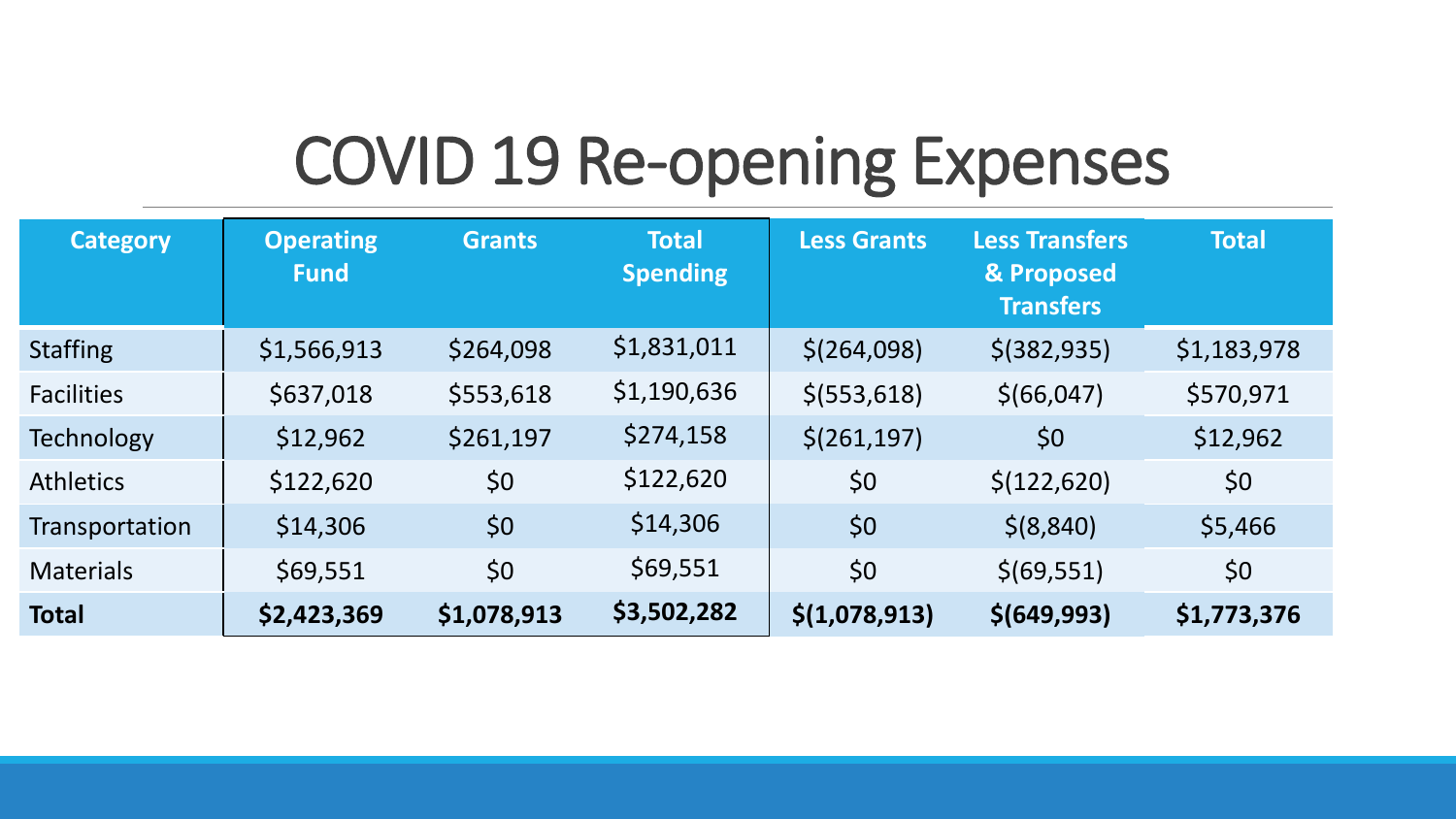## Change in Re-opening Expenses

|                                                               | <b>Forecast</b> | <b>Category</b>   | <b>Category Difference</b> |
|---------------------------------------------------------------|-----------------|-------------------|----------------------------|
| December (Operating) Re-opening Expenses                      | \$2,384,934     |                   |                            |
| Reduction in part time custodian due less hours worked        | \$(16,098)      | <b>Staffing</b>   |                            |
| Reduction in campus monitors, only three hired                | \$(6,828)       | <b>Staffing</b>   |                            |
| Adjustment to benefits due to election changes                | \$(29, 395)     | <b>Staffing</b>   |                            |
| Cafeteria benefits due to loss of revenue from school closure | \$41,582        | <b>Staffing</b>   |                            |
| Savings for LPNS due to remote/snow days                      | \$(2,688)       | <b>Staffing</b>   | \$(13, 427)                |
| Adjustment to Technology                                      | \$(6, 792)      | <b>Technology</b> | \$(6, 792)                 |
| Increase to bus sanitation due to additional deep cleaning    | \$5,466         | Transportation    | \$5,466                    |
| <b>Adjusted Re-opening Expenses</b>                           | \$2,370,181     |                   |                            |
| <b>Proposed Transfers</b>                                     | $\zeta(0)$      |                   |                            |
| <b>ESSER Part II</b>                                          | \$ (596, 805)   |                   |                            |
| <b>January Forecast for Re-opening Expenses</b>               | \$1,773,376     |                   |                            |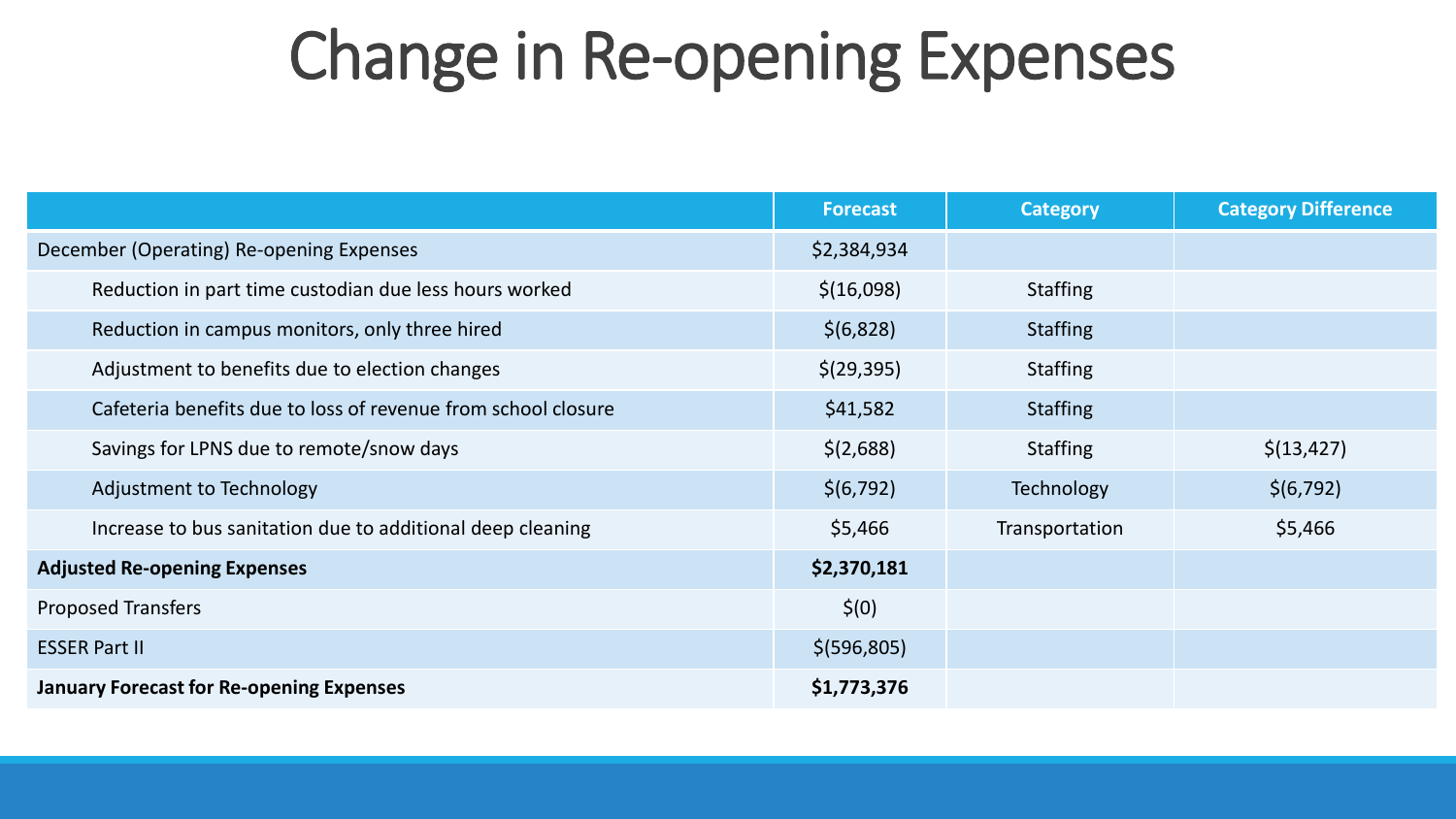**Salaries**: The negative variance within salaries is largely attributed to the following

| Interns: \$55,800                  |  |
|------------------------------------|--|
| Clubs and Councils: \$9,733        |  |
| Salary Savings/Turnover: \$300,537 |  |
| Contract Support: \$48,046         |  |
| Re-opening Costs: \$(1,102,084)    |  |
| Total Salary Forecast: \$(687,968) |  |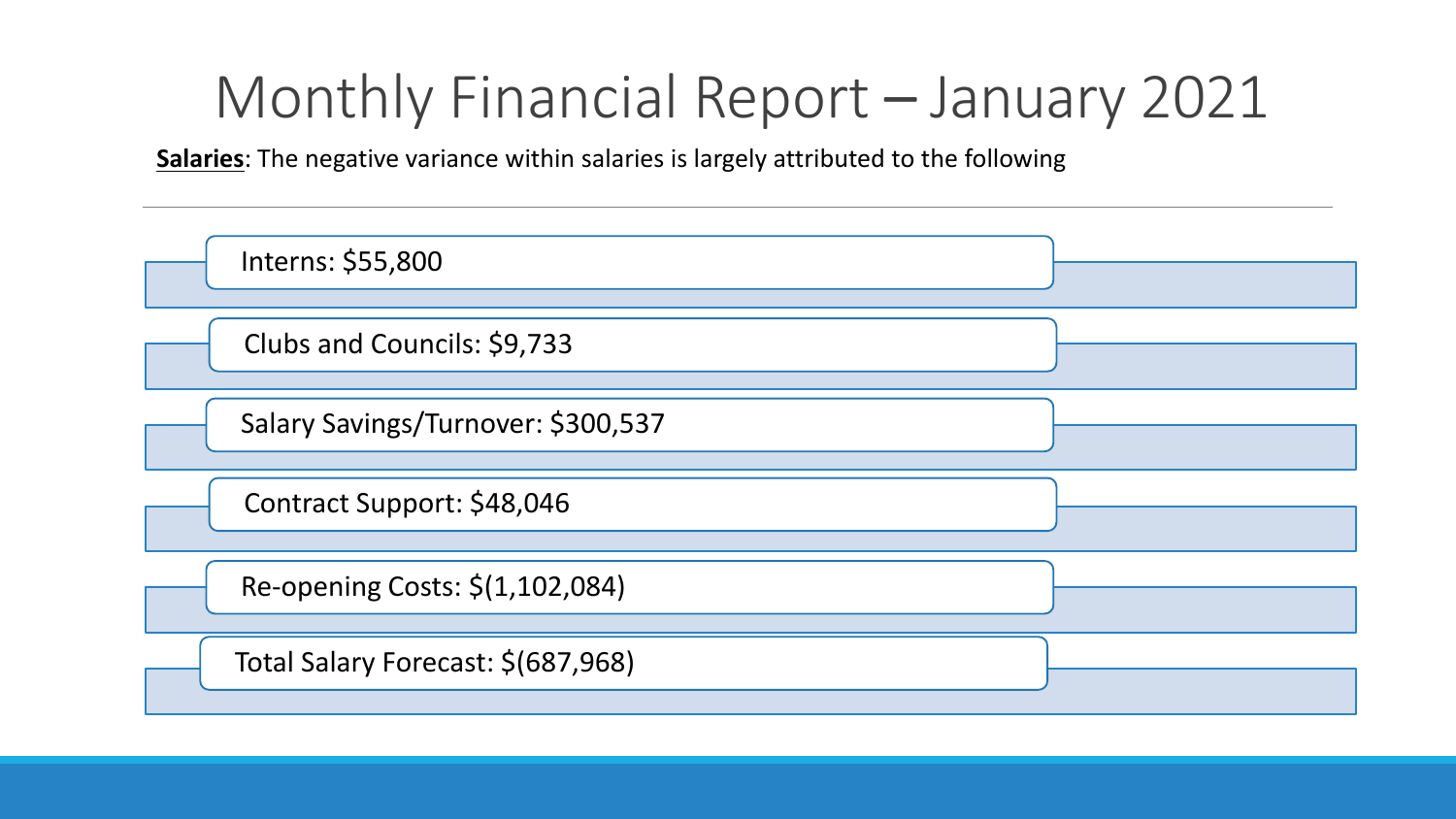**Operating**: The negative variance within operating is largely attributed to the following

| Professional Meetings & Travel: \$3,296            |  |
|----------------------------------------------------|--|
| Legal Fees: $$25,000$                              |  |
| Special Education Software Supplies: \$(12,500)    |  |
| Music Lease/ADA Support/Audit: \$3,362             |  |
| Adult Education Contracted Service: \$4,500        |  |
| Special Education Transportation: \$186,743        |  |
| Special Education Contracted Services: \$(126,623) |  |
| Special Education Tuition: \$200,625               |  |
| COVID Re-opening Expense: \$(658,331)              |  |
| Total Operating Expenses: \$(373,928)              |  |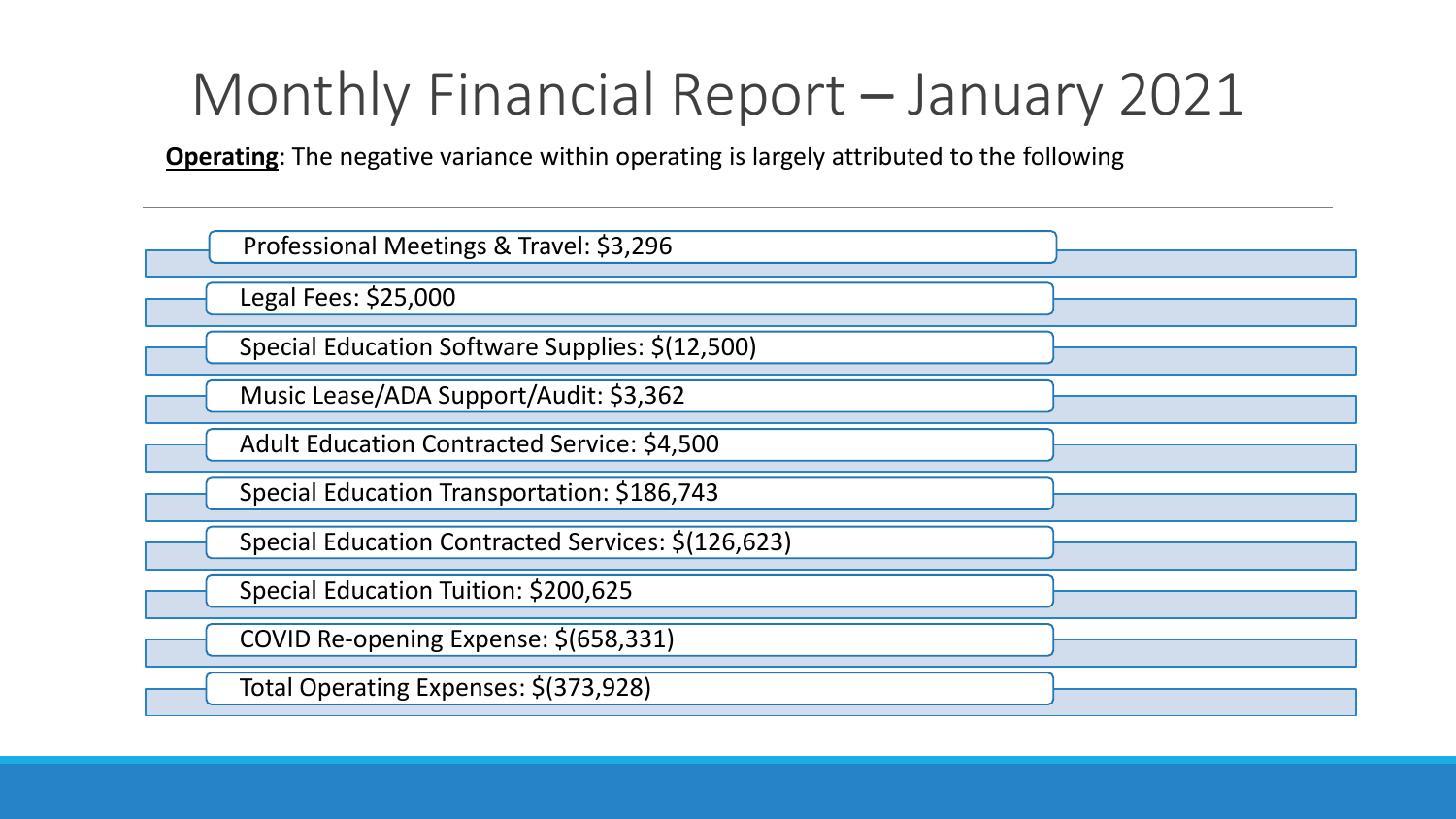**Fixed**: The negative variance within fixed is largely attributed to the following

| Regular Transportation: \$1,815    |  |
|------------------------------------|--|
| Property Insurance: \$1,180        |  |
| Unemployment Insurance: \$(18,650) |  |
| Health Insurance: \$(65,000)       |  |
| <b>Utilities: \$54,796</b>         |  |
| Total Fixed Forecast: \$(25,860)   |  |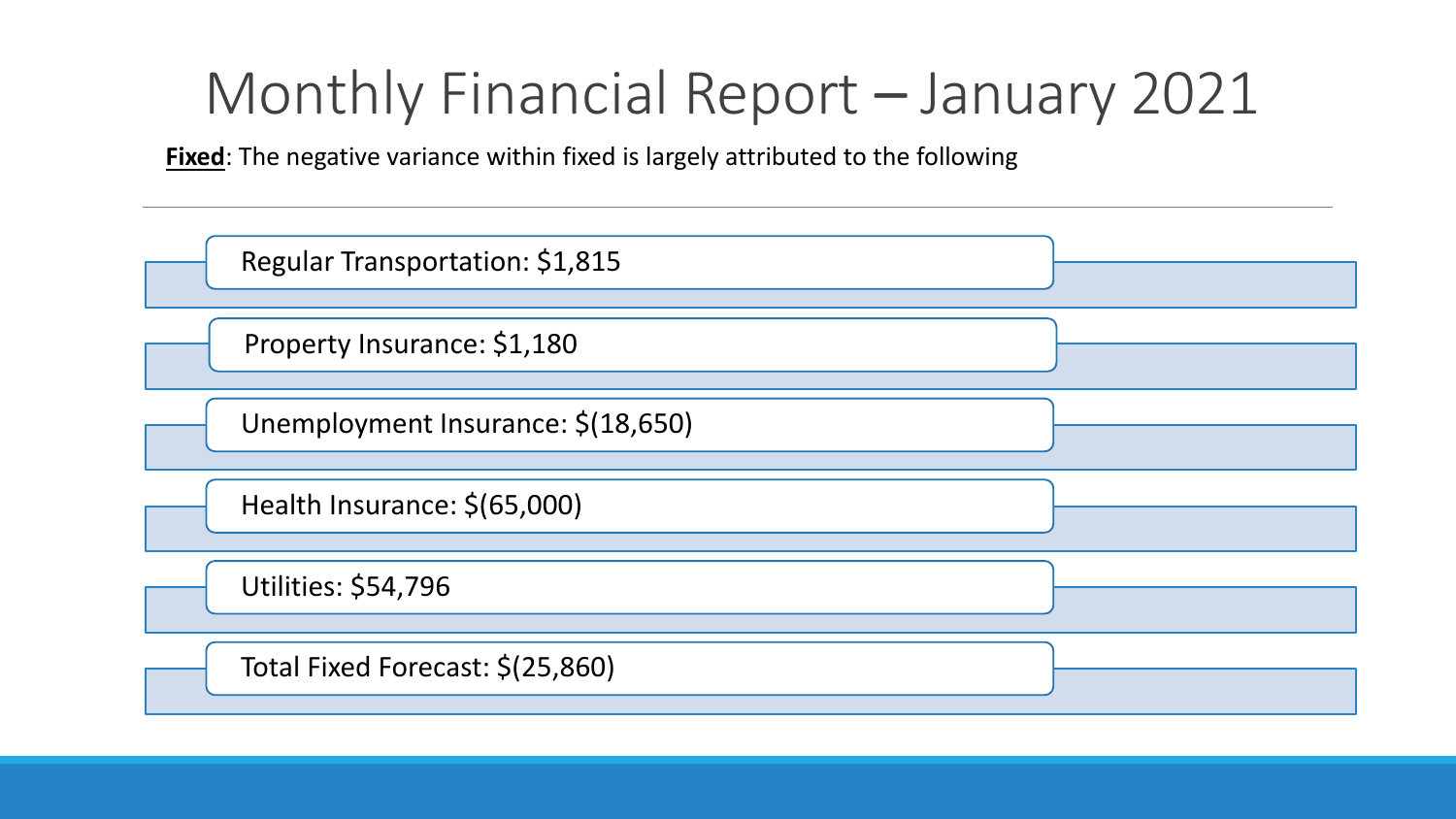**Equipment**: The negative variance within Equipment is largely attributed to the following

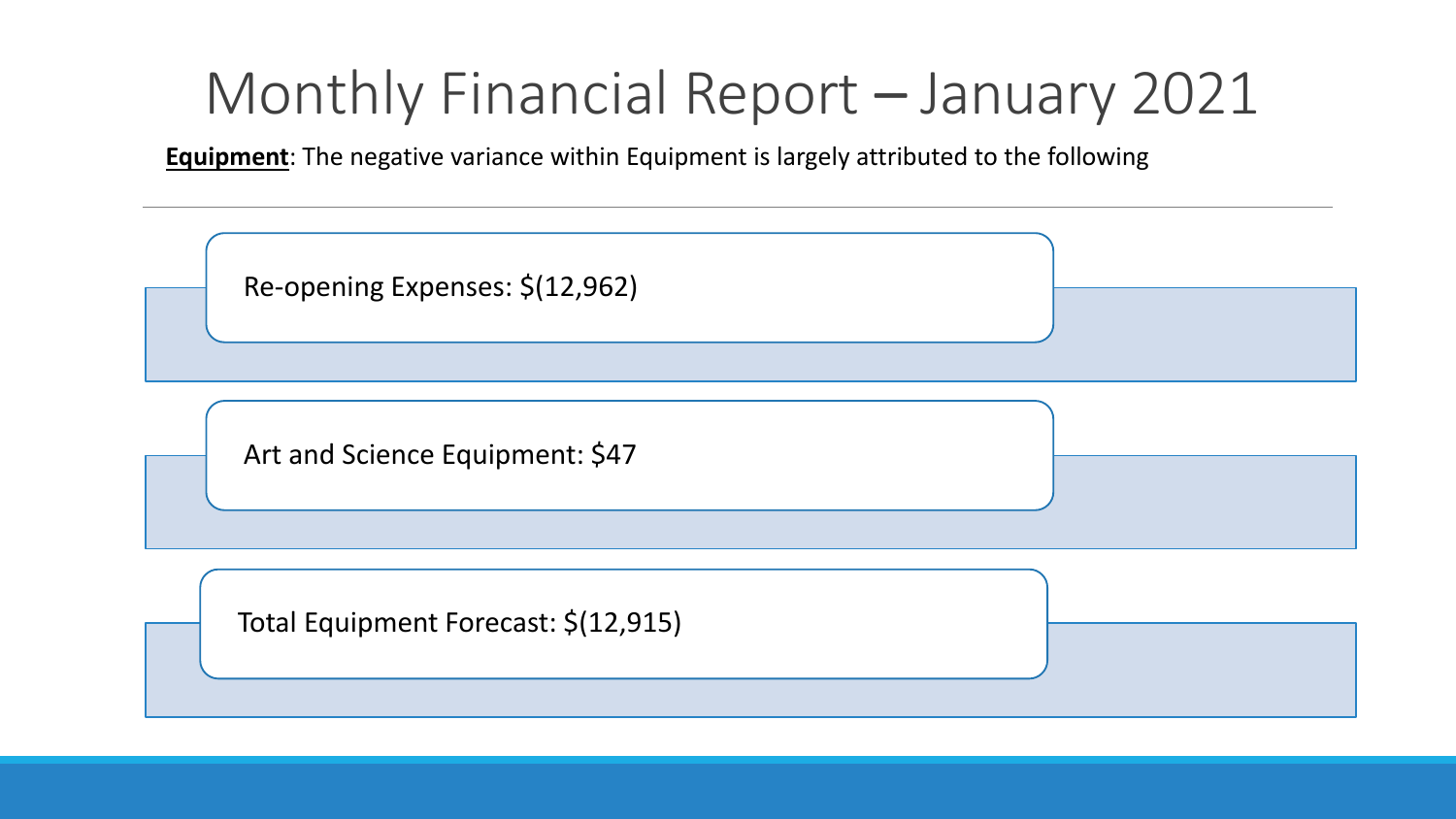**Revenue**: The positive variance within revenue is largely attributed to the following